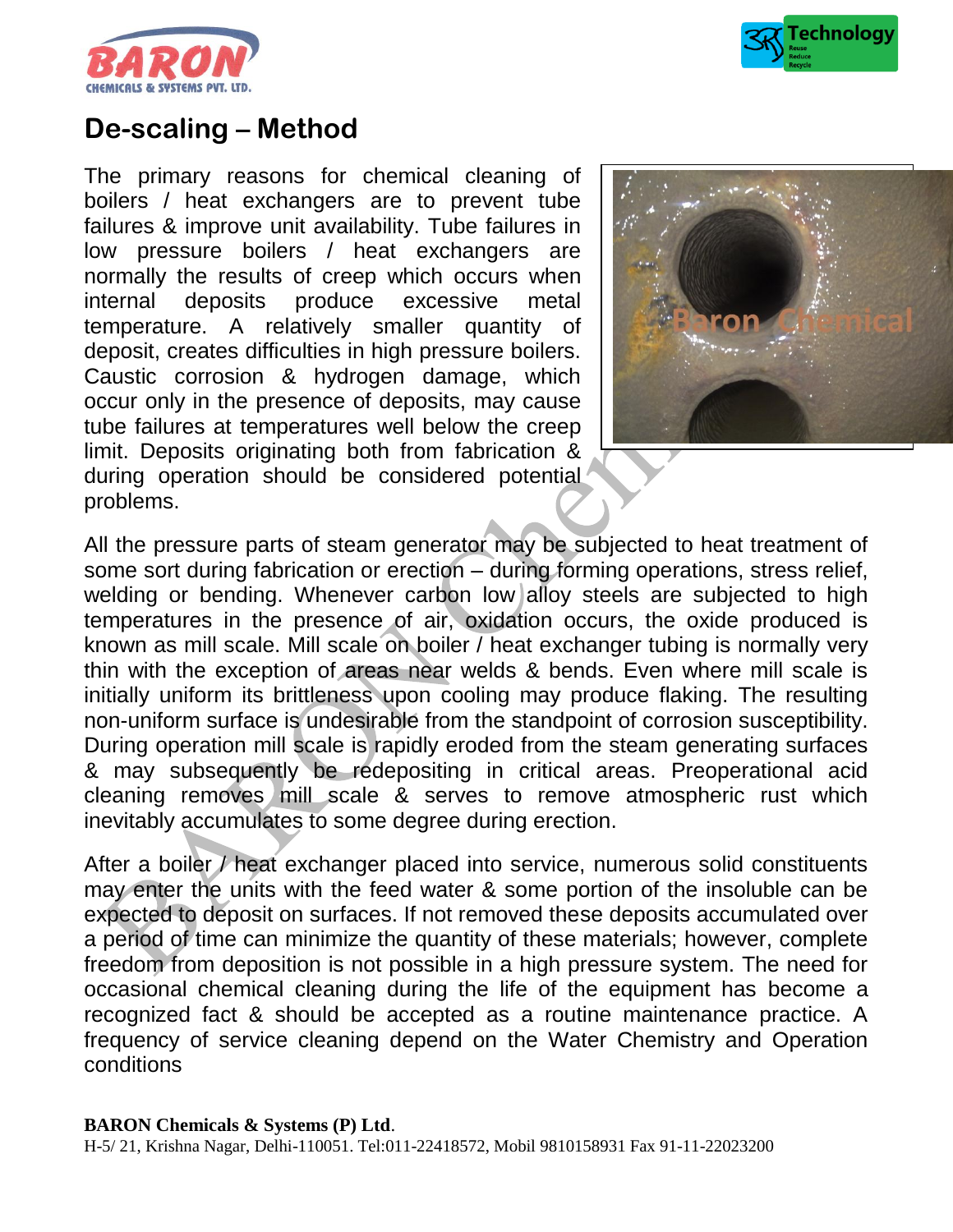



# **DESCALEX-1101/1104**

## **Product Benefits**

- Attacks rust, scale and deposits but not on the base metal.
- Cleans complex equipment without dismantling.
- Penetrates and disperses acid soluble deposits.
- **•** Provides moderate foaming to minimize acid fuming.

#### **Principal uses:**



Descalex-1104 Change its color from redish to Blue afer lossing its concentraion

- 1. DESCALEX-1101/1104 quickly removes hardness and metal oxide deposits from boilers, heat exchangers, condensers, evaporations. cooling jackets, process vessels, piping and other equipment. It can be used while the equipment is on-stream or shut down.
- 2. DESCALEX-1101/1104 can be used for removes of rust and oxide / heat scale along with black oxide coating and chromium, zinc, And cadmium plate via the "immersion dip method" in metal processing applications.
- 3. DESCALEX-1101/1104 can also be used to chemically clean well screens. It removes hard water scale, corrosion Products and iron deposits

### **Note:**

- *1. DESCALEX-1101/1104 is normally not recommended for Stainless Steel, Aluminium, Galvanized Metals, or zinc Alloys. An exception would be one-time cleaning of stainless steel parts in a metals shop where chloride stress corrosion is not a factor.*
- *2. Aluminium, zinc, galvanized metals and some stainless steels are attacked by Descalex-1101/1104. Pre-testing in the desired solution is recommended if these metals are present.*

#### **General Description**

DESCALEX-1101/1104 is a carefully engineered blend of HCL with an acid inhibiting and surfactant chemical. The surfactant increases deposit penetration and provides controlled foaming action.

| Form                    | Liquid               |  |  |
|-------------------------|----------------------|--|--|
| Colour                  | Colourless to Yellow |  |  |
| <b>Flash Point</b>      | None                 |  |  |
| <b>Specific Gravity</b> | 1.14                 |  |  |
| PH (1% Solution)        | 1.45                 |  |  |
| <b>Density</b>          | $1.13$ gm/cc         |  |  |
| Odor                    | Acidic, pungent      |  |  |
| <b>Freezing Point</b>   | $<-46^{\circ}C$      |  |  |
| <b>Rinsability</b>      | Excellent.           |  |  |

#### **BARON Chemicals & Systems (P) Ltd**.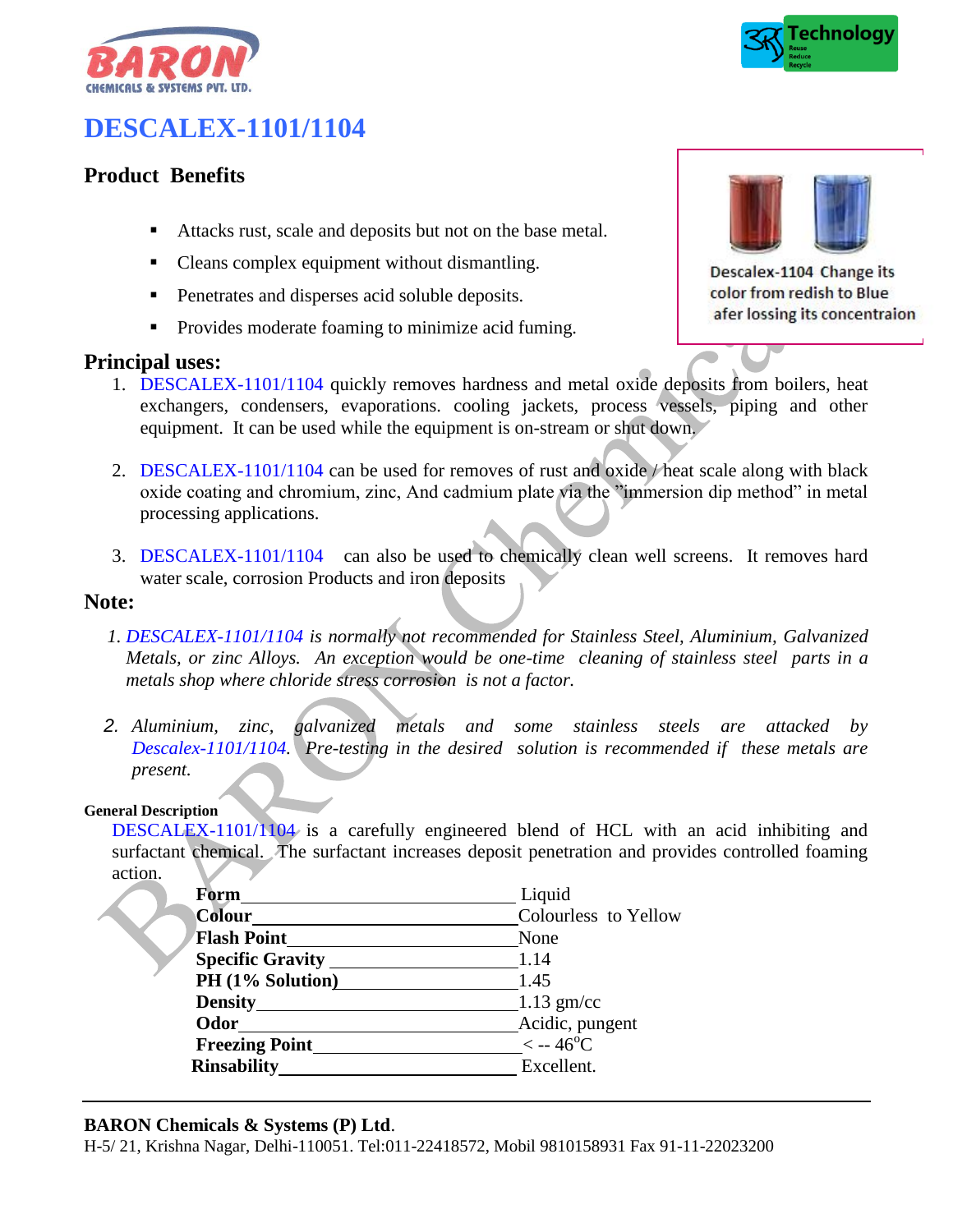



#### **Data of Descalex-1101 /1104 & Inhibited HCL**

| <b>Test conditions:</b> | <b>Descalant 1101</b> | <b>Descalant 1104</b> |                   | <b>HCL With Inhibitor</b> |
|-------------------------|-----------------------|-----------------------|-------------------|---------------------------|
| Concentration           | 10%                   | 10%                   |                   | 10 %                      |
| Temperature             | $60^0C$               | $60^{\,0}$ C          |                   | $60^0C$                   |
| Duration                | 24 hrs.               | 24 Hr.                |                   | 24Hr.                     |
| <b>Metal</b>            | <b>Metal Loss</b>     | <b>Metal Loss</b>     | <b>Metal Loss</b> |                           |
|                         | $(g/cm^2/24$ hrs.)    | $(g/cm^2/24$ hrs.)    |                   | $(g/cm^2/24$ hrs.)        |
| <b>Brass</b>            | 0.000909              | 0.000003545           |                   | 0.001132                  |
| Copper                  | 0.000701              | 0.000004005           |                   | 0.001130                  |
| M.S.                    | 0.005899              | 0.000067899           |                   | 0.0574                    |
| Aluminum                |                       |                       |                   |                           |
| Stainless steel 316     |                       |                       |                   | 0.001511                  |

## **Application:**

• Off-stream soaking

### *General*

*Dosage -* Suggested solution strength is 1 – 5% by weight. One liter of DESCALEX-1101/1104 will remove approximately 0.7 – 0.95 kg of scale. More rapid cleaning can be achieved with a 10% solution, but corrosion potential is increased, especially if elevated temperatures  $(54-60^{\circ}C)$  are used.

*Solution Temperature* – Cool solution of DESCALEX-1101/1104 will dissolve scale, but the action speeds up as the temperature increases . Normally 49 -  $54^{\circ}$ C is suggested with a maximum of 60  $^{\circ}$ C.

*Cleaning Time* – Generally 2 – 12 hours – varies with dosage, solution temperature, type and amount of scale of deposit.

## **Procedure**

- 1. Connect a hose or piping to the lowest inlet on the equipment and extend it above the highest outlet to prove sufficient head for complete filling.
- 2. Install (for closed systems) a vent line to a top outlet to provide for safe removal of gases formed during cleaning. The vent outlet sparks and areas where possible discharge might splash on workers or equipment.
- 3. Clean (boil-out) equipment with DESCALEX-1105to remove oil, grease, dirt, sulfate & organics at 10% solution for 4 hrs. soaking.

#### **BARON Chemicals & Systems (P) Ltd**.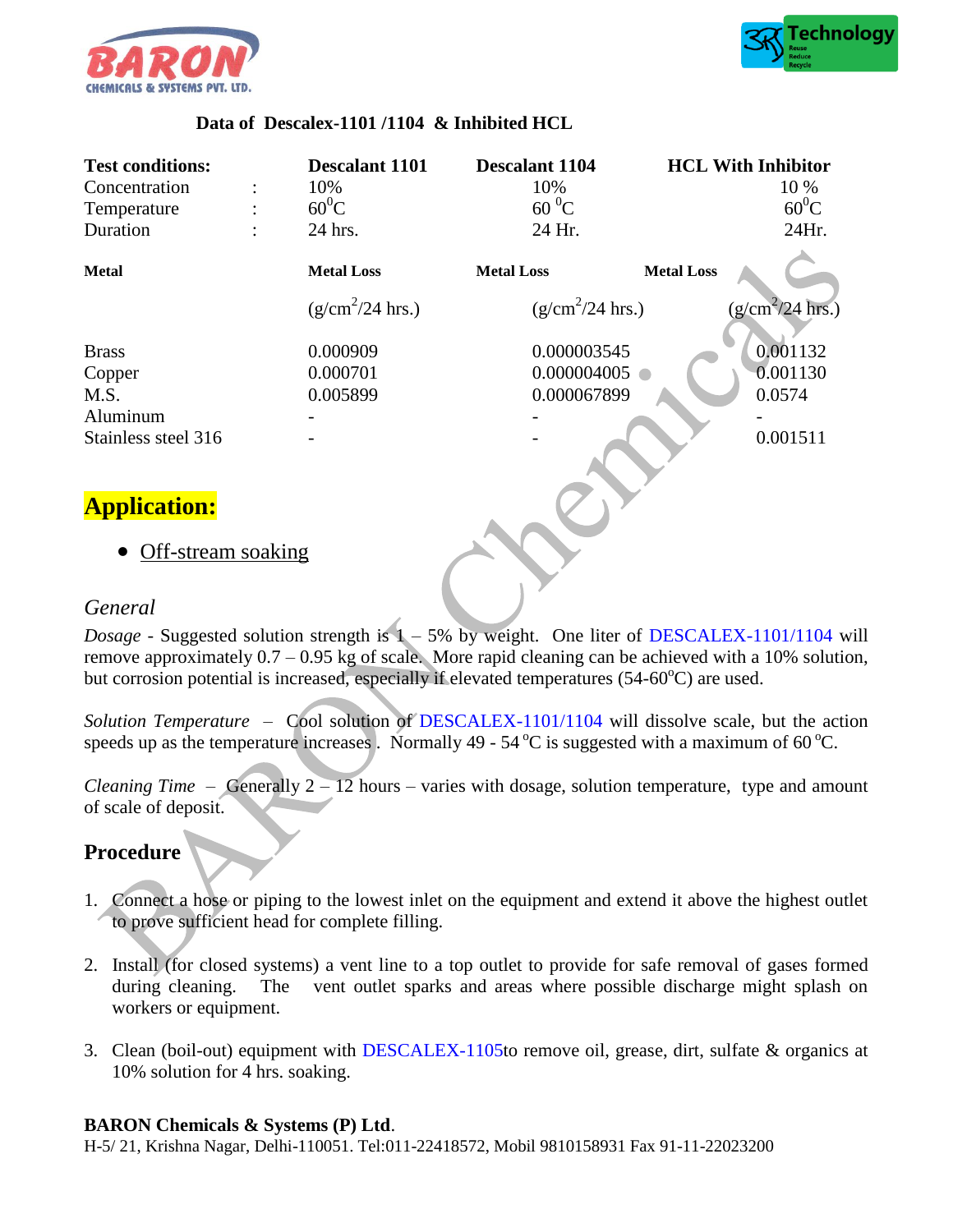



- 4. Clean & wash with D.M. or Soft water.
- 5. In a separate tank, make up the required solution of DESCALEX-1101/1104 in water **always add acid to water.**
- 6. Introduce DESCALEX-1101/1104 solution gradually through the hose or piping via a rubber or polyethylene funnel. If the solution is not pre-mixed, fill the unit approximately 50% with water, add required DESCALEX-1101/1104 and then completely fill with water.
- 7. Allow equipment to stand for 4- 8 hours until scale has been removed or DESCALEX-1101/1104 has been exhausted. Titration with DESCALEX-1101/1104 Control Test will indicate solution strength. Descaling may be considered complete when the pH remains constant (in the 1.5-2.0 range) for 15-30 minutes. If the descaling is not complete after 8-12 hours, the unit should be drained and a new solution added. This is required because dissolved iron salts may catalyze corrosion.
- 8. After descaling is complete, flush out loosened, scale with fresh water and neutralize unit with 2% solution of DESCALEX-1105(caustic soda or soda ash can be substituted).
	- **Off-stream Circulation**

## **General**

Dosage, temperature and time information same as

"off-stream soaking".

## **Procedure**



- 1. Clean (boil-out) and thoroughly rinse equipment with DESCALEX-1105to remove oil, grease, dirt, sulfates, organics and silica.
- 2. Wash and rinse with water
- **3.** In a separate tank, make up the required solution of DESCALEX-1101/1104 in water **- always add acid to water.**
- 4. Using an acid resistant or expendable pump, circulate the cleaning solution through the equipment from the bottom up to ensure contact with all pockets. Intermittent circulation may accelerate the cleaning action. (e.g., run the pump one out of every five or ten minutes.)
- 5. Titrate Solution with DESCALEX-1101/1104 Control Test. Descaling may be considered complete when the pH remains constant (in 1.5-2.0 range) for 15-30 minutes. If descaling is not complete after 8-12 hours, the unit should be drained and a new solution added. This is required because dissolved iron salts may catalyze corrosion.
- 6. After descaling is complete, flush out loosened scale with fresh water and neutralize unit with fresh 2% solution of DESCALEX-1101/1104 (caustic soda or soda ash can be substituted)

#### **BARON Chemicals & Systems (P) Ltd**.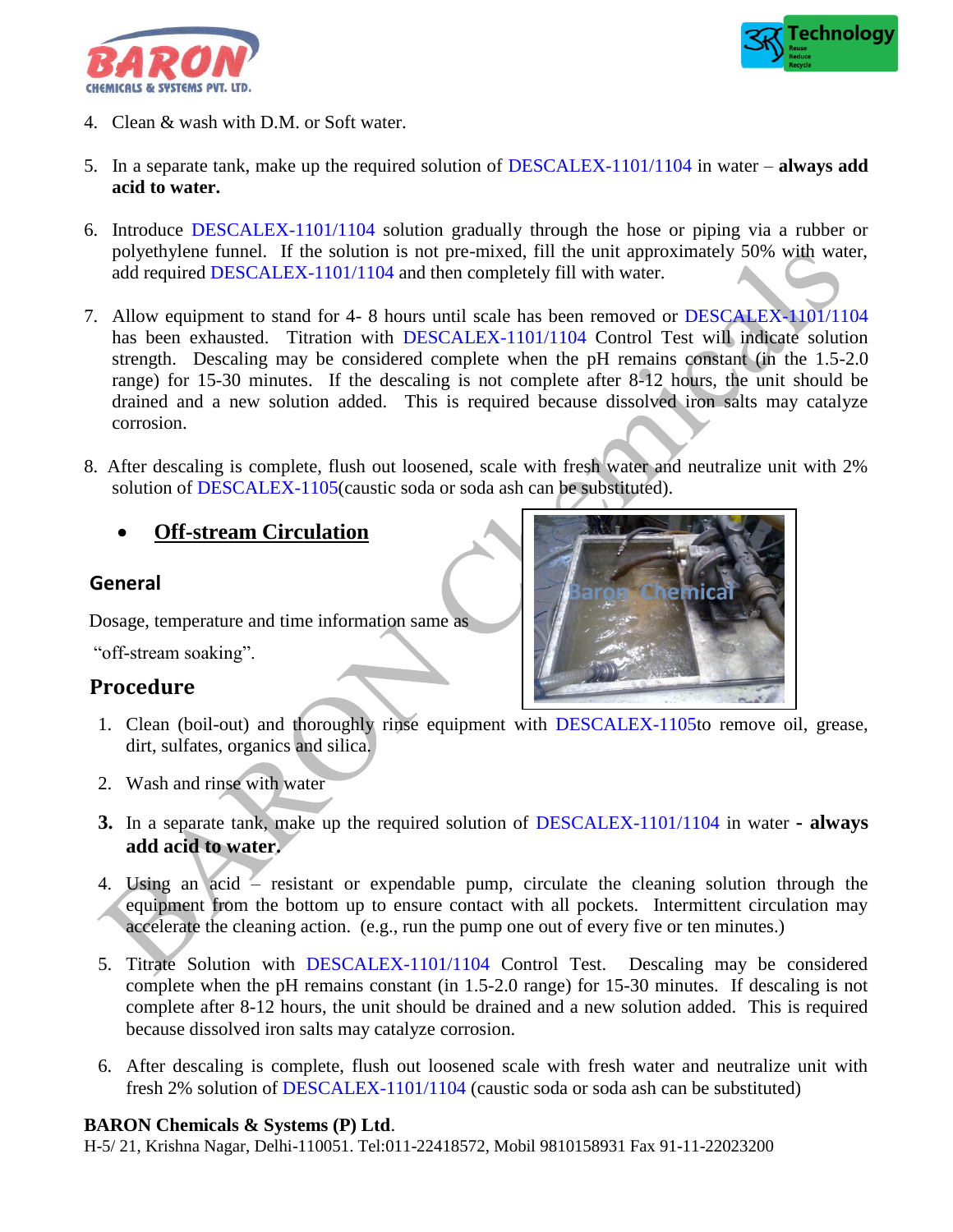



## **On – Stream descaling**

## **General.**

Dosage – Dosage will depend on the amount of scale in the system. One liter of Descalex-1101/1104 will remove approximately  $0.7 - 0.95$  kg. of scale. Suggested minimum solution strength is  $0.1 - 0.5\%$  (by weight).

**T**emperature - Suggested maximum is 60<sup>o</sup>C.

## **Procedure**

- 1. Reduce the flow of water through the equipment to as low a rate as possible.
- 2. Pump a concentrated (25-50%) solution of DESCALEX-1101/1104 in to the water on an intermittent basis. This allows full water flow to be restored periodically to minimize temperature buildup.
- 3. Stop chemicals feed it equipment starts vibrating from pressure buildup during cleaning. Slow cleaner injection may be resumed when vibration ceases.
- 4. Cleaning effectiveness is determined by:
	- **Dissolved solids** testing on cleaning solution during cleaning. A "Bell Curve" for D.S indicates complete cleaning with a constant pH between 1.5 and 2.0
	- **Heat transfer rates (temperature readings) can be used as indicators of cleaning effected.**
	- **Increased flow rates** also reflect desired cleaning.
	- **Parts Cleaning – Immersion**

## **General**

*Solution Strength* – Varies from 5% to a neat (100%) solution of Descalex-1101/1104

Solution temperature – Cool solutions are recommended because of high concentration used and possible corrosive fumes.

Cleaning time – Will vary with concentration, type and amount of deposit.

#### **BARON Chemicals & Systems (P) Ltd**.

H-5/ 21, Krishna Nagar, Delhi-110051. Tel:011-22418572, Mobil 9810158931 Fax 91-11-22023200



 $\bullet$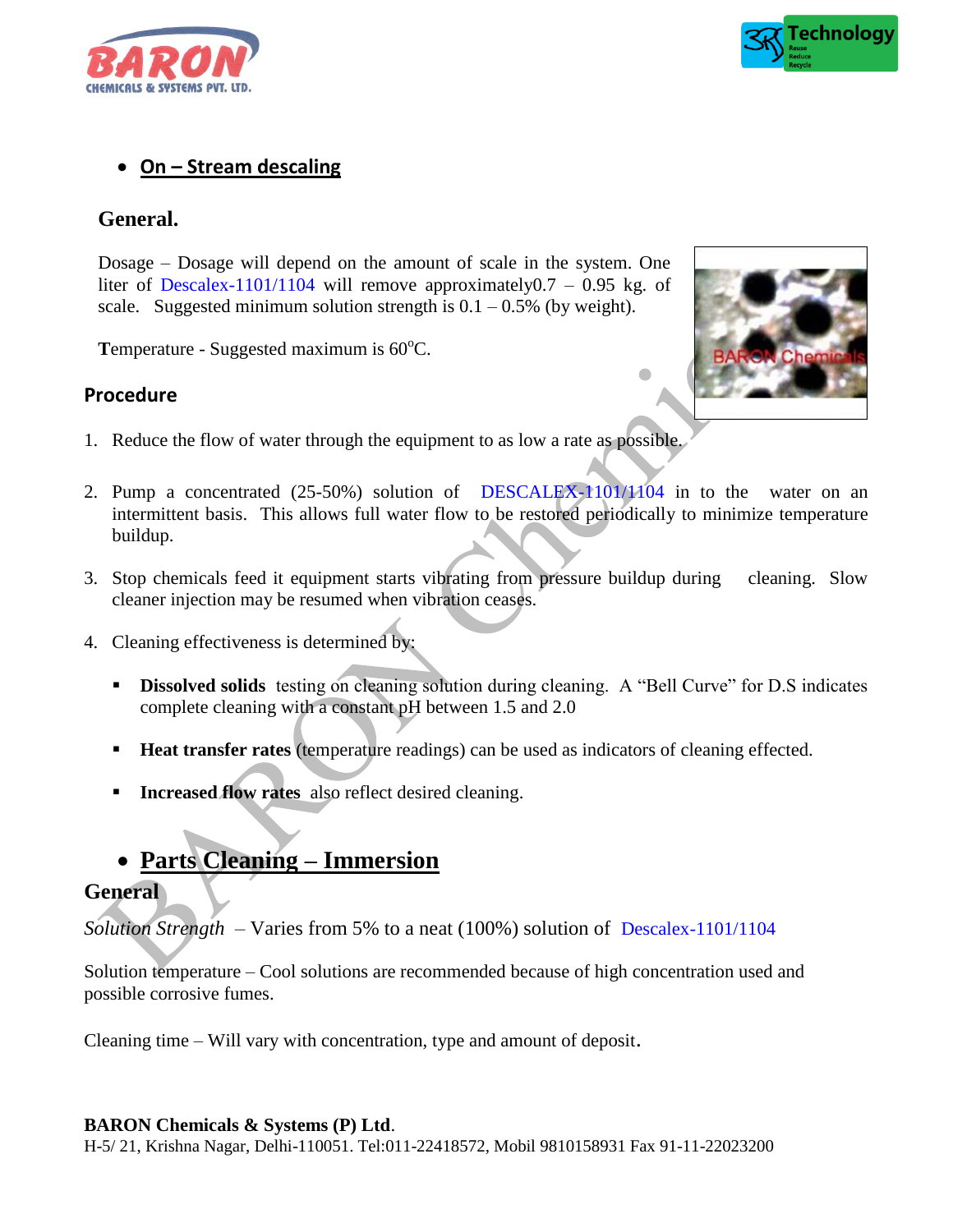



## **Procedure**

- 1. Thoroughly clean equipment of parts with an alkaline Descalex- 1105 to remove oil, grease and dirt.
- 2. Rinse in clean water (warm or hot if available)
- 3. Immerse Descalex-1101/1104 solution descaling / derusting.
- 4. Remove part and rinse with warm or hot water. Immediate drying after rinsing will minimize "flash rusting".
- 5. Parts may be dipped in Descalex-1101/1104 water displacing or soluble oil inhibitor after acid cleaning to provide storage corrosion protection.

# **Handling and Storage**

Warning: Causes burns. Do not get in eyes, on skin or on clothing. Wear goggles or face shield when handling. Avoid breathing of vapor. Use with adequate ventilation. Do not take internally. Keep container closed when not in use. In case of contact, immediately flush with large amounts of water for at least 5 minutes; for eyes, also get medical attention. Remove contaminated clothing.

### **Other Handling procedure:**

- 1. Keep drum upright to prevent leakage.
- 2. Keep drum out of sun and away from heat, oil, and grease.
- 3. Relieve internal pressure when received and at least weekly thereafter by slowly loosing closure.
- 4. Never use pressure to empty the drum.
- 5. Replace closure after each withdrawal.
- 6. In case of spillage, flush with large amounts of water.

**Caution:** During use, keep solutions of Descalex-1101/1104 away from flames or points of ignition. Various gases may be generated. Provide adequate ventilation.

**Descalex-1101/1104 / 1105 has a shelf life of 2 years**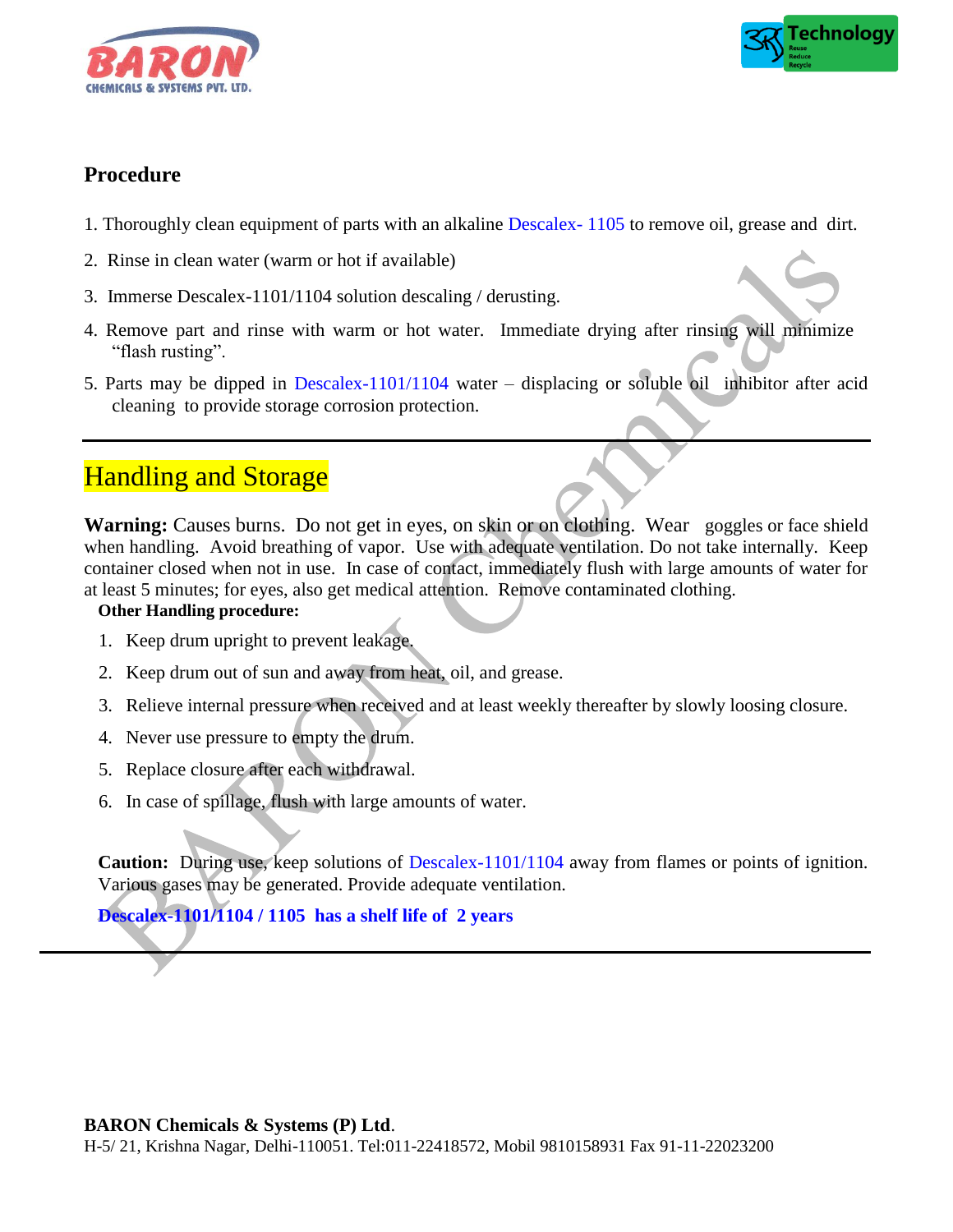



## **Safety Practices**

- 1. Do not permit Descalex-1101/1104 or prepared solutions to come in contact with skin or clothing or to splash into eyes.
- 2. Do not permit Descalex-1101/1104 to splash on concrete floors, as it attacks lime in the concrete. If solution does get on concrete surface, apply an alkaline solution to neutralize.
- 3. Descaling operations should be performed away from all fire, sparks or other ignition sources.
- 4. Depending on type of scale being removed and the metals with which the solution will come in contact, various gases will be formed. Under ordinary conditions the action of Descalex-1101/1104 solution on lime scale and rust results in the formation of harmless gases. However, when the solution comes in contact with Aluminium, Zinc, Cadmium, tin, sulfates, arsenic or cyanides, other gases, some poisonous and some explosive may be generated. The best practice when descaling is being done is closed equipment is to install proper ventilation to carry the gases away. When an open tank is used gases should be diluted by adequate air flow above the tank.
- 5. Always fill closed units from the bottom up.
- 6. Be sure that there are no leaks in heat exchange systems that will permit the solution to leak into the opposite side of the solution. Good practice is to fill the opposite side with water to a level higher than the Descalex-1101/1104 solution
- 7. Use an acid-proof or an expendable pump.
- 8. When mixing with water, **pour Descalex-1101/1104 in to water**, **never add water to acid**.
- 9. Do not agitate acid solution with air.
- 10. Application of Descalex-1101/1104should be followed by a through rinsing, then neutralization with Descalex-1101/1104 to remove all acidic residue.
- 11. If the Descalex-1101/1104 is to be held for any length or time, either an acid-proof, wooden or synthetic rubber lined steel con short-time, either an acid-proof, wooden or synthetic rubber lined steel container should be used. For short-time holding (8-12 hours maximum), an ordinary steel is acceptable.
- 12. If possible, dissimilar metals should be removed prior to descaling to prevent electronic action that might interfere with inhibiting action. Do not use Descalex-1101/1104 to descale Zinc, Aluminum, Stainless or Galvanized metals.

#### **BARON Chemicals & Systems (P) Ltd**.